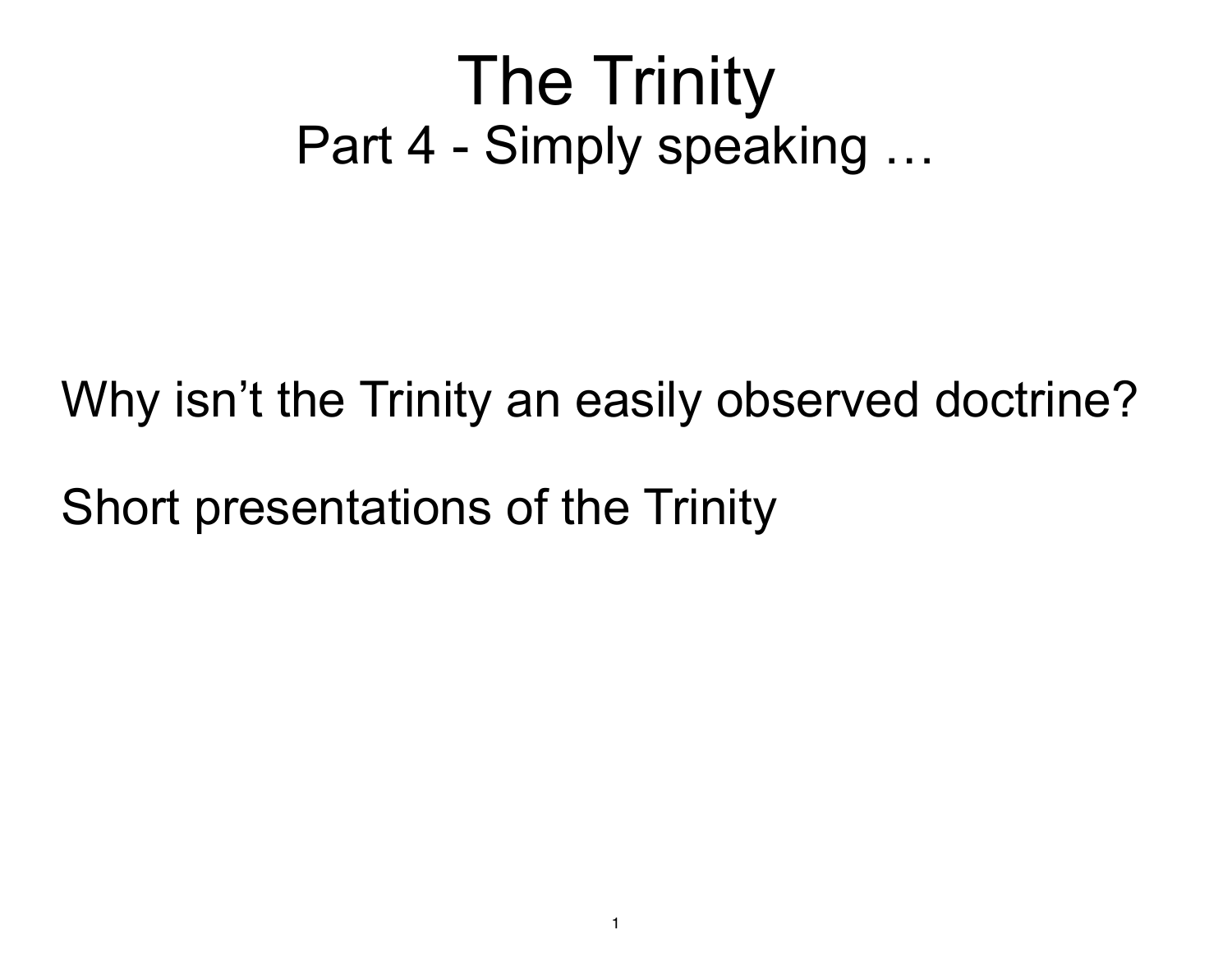### So far …

Definition: One **Creator** as three Testifiers all equally and uniquely sharing the same nature of God-ness

Social Trinity (how three distinct persons can be related to as One)

Ontological Trinity (all share the same God-ness)

The Deity of the Son The personhood of the Holy Spirit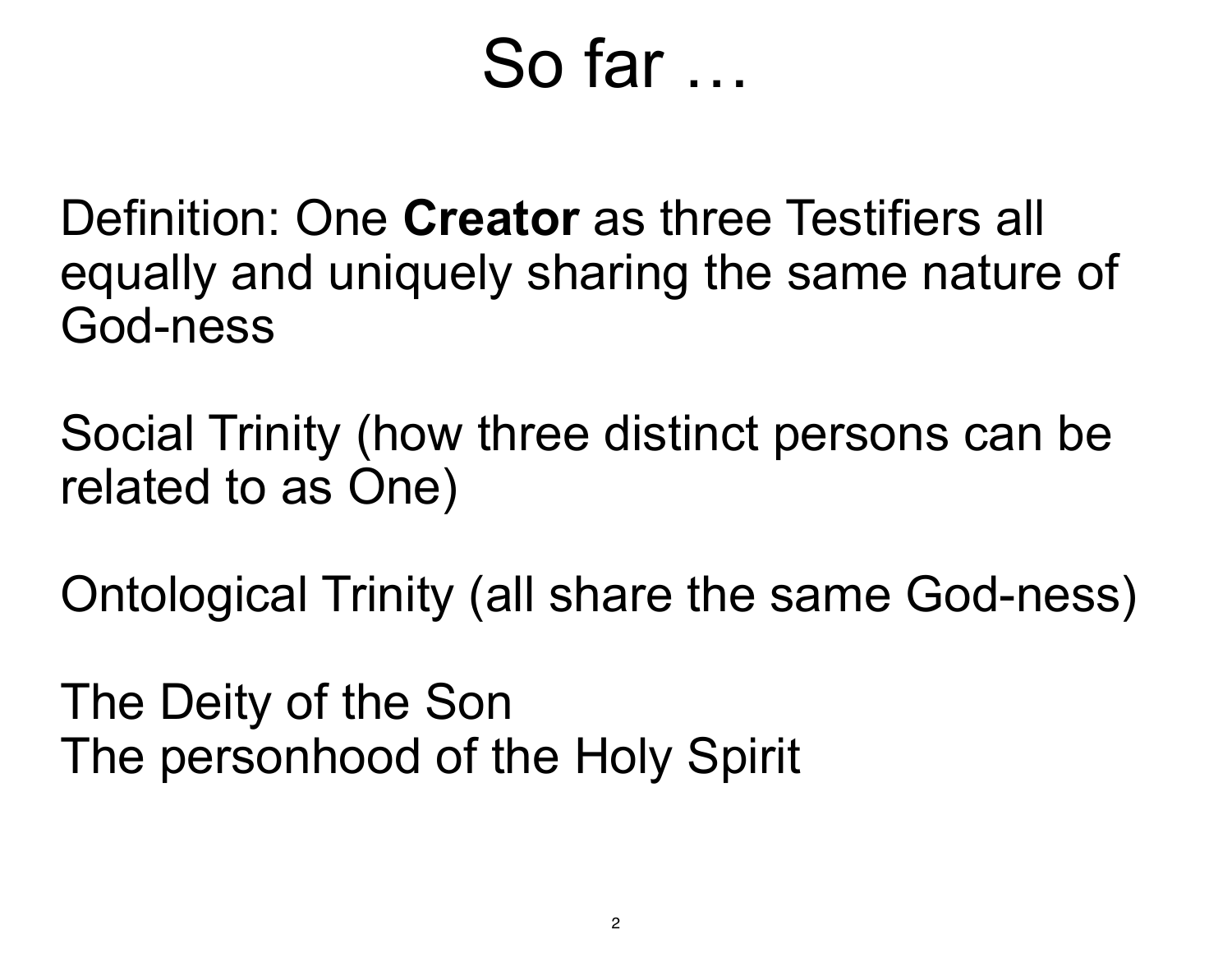# The Creator is honored

God is glorified as the one who "made the heavens and the earth"

17 verses … and we will see more

```
2 Kings 19:15 
Exodus 20:11; 31:17 
2 Chronicles 2:12 
Nehemiah 9:6 
Psalm 115:15; 121:2; 124:8; 134:3; 146:6 
Isaiah 37:16; 45:18 
Jeremiah 10:12; 32:17; 51:15 
Acts 14:15; 17:24
```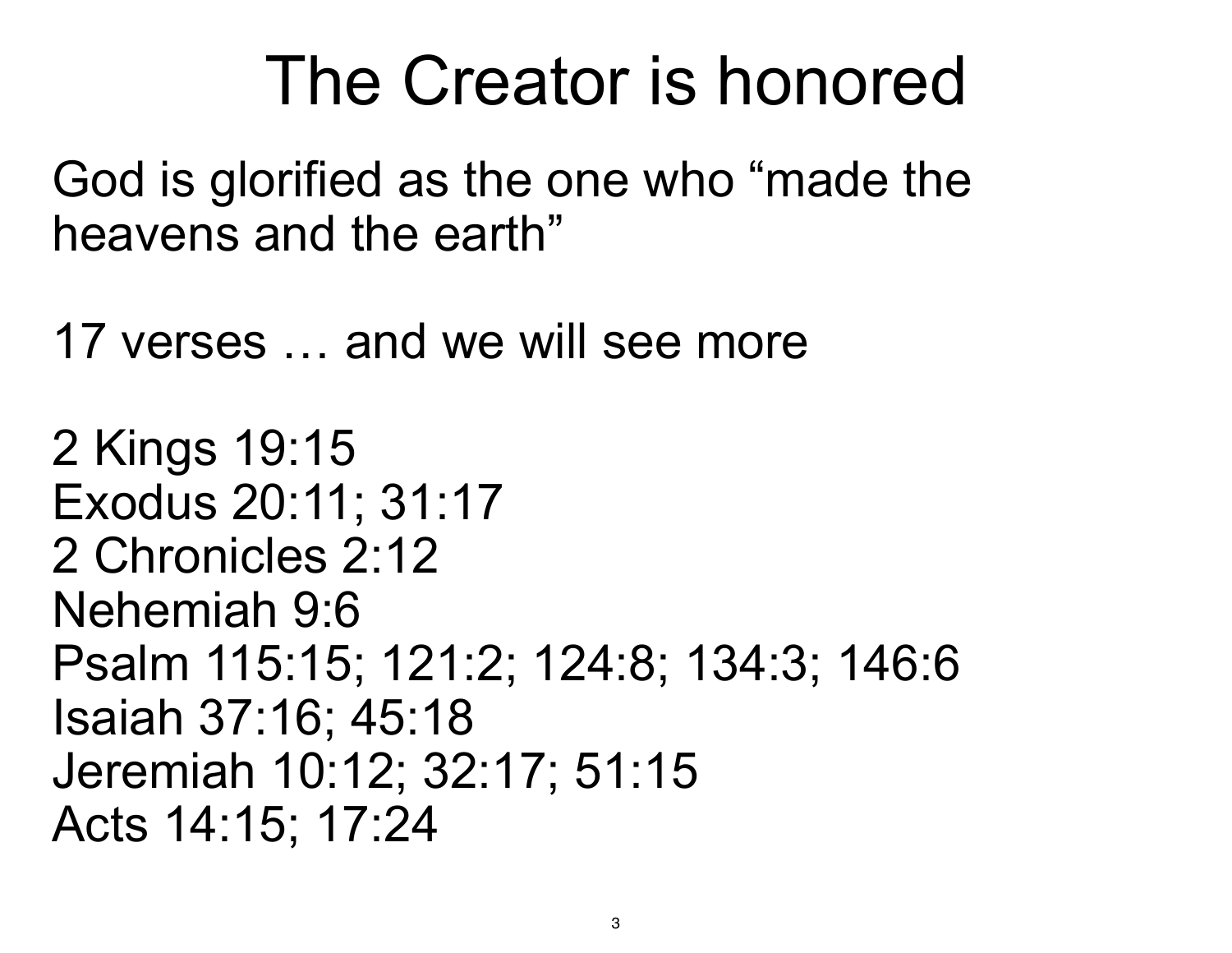- Genesis 1:1,2 ("In the beginning, God created the heavens and the earth … the Spirit of God … [plus other Old Testament support]
- John 1:1-3 ("In the beginning was the Word ... was God ... all things were made
- Hebrews 1:1-3 ("Long ago ... God spoke ... by his Son … through whom also he created the world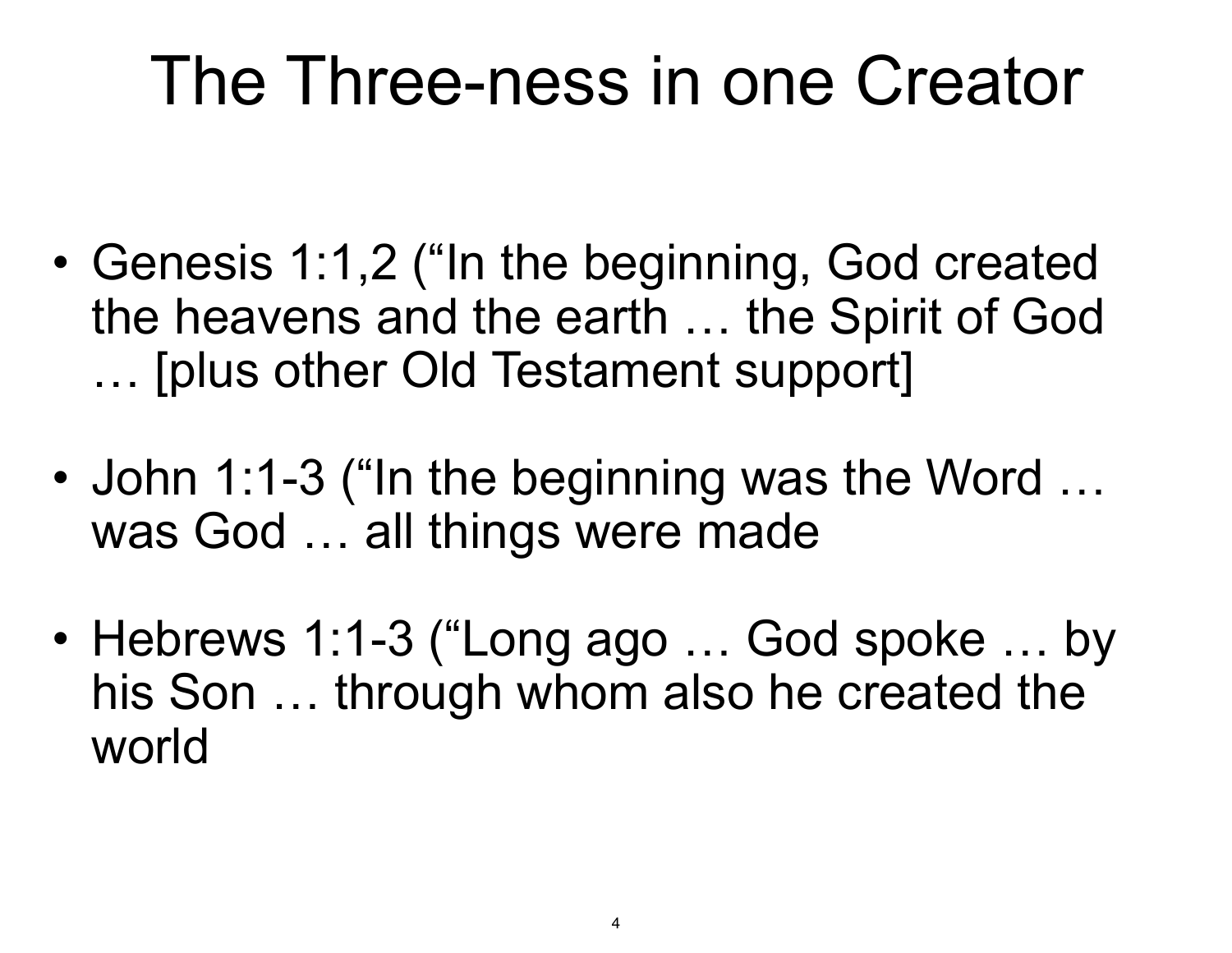Genesis "1:1 In the beginning, **God**\* **created the heavens and the earth.** <sup>2</sup> The earth was [without form and void] / [uninhabited and uninhabitable], and darkness was over the face of the deep. And the **Spirit of God\*** was hovering over the face of the waters." … 26 Then **God\*** said, "Let **us make** man in **our image**, after **our likeness**. …" … 2:4 "These are the generations of the heavens and the earth when they were created, in the day that **Yahweh God\* made the earth and the heavens**."

\*God = *Elohim* (**plural**) Plurality of *Elohim* is grammatically tied to "us … our". Note reference to "image … likeness"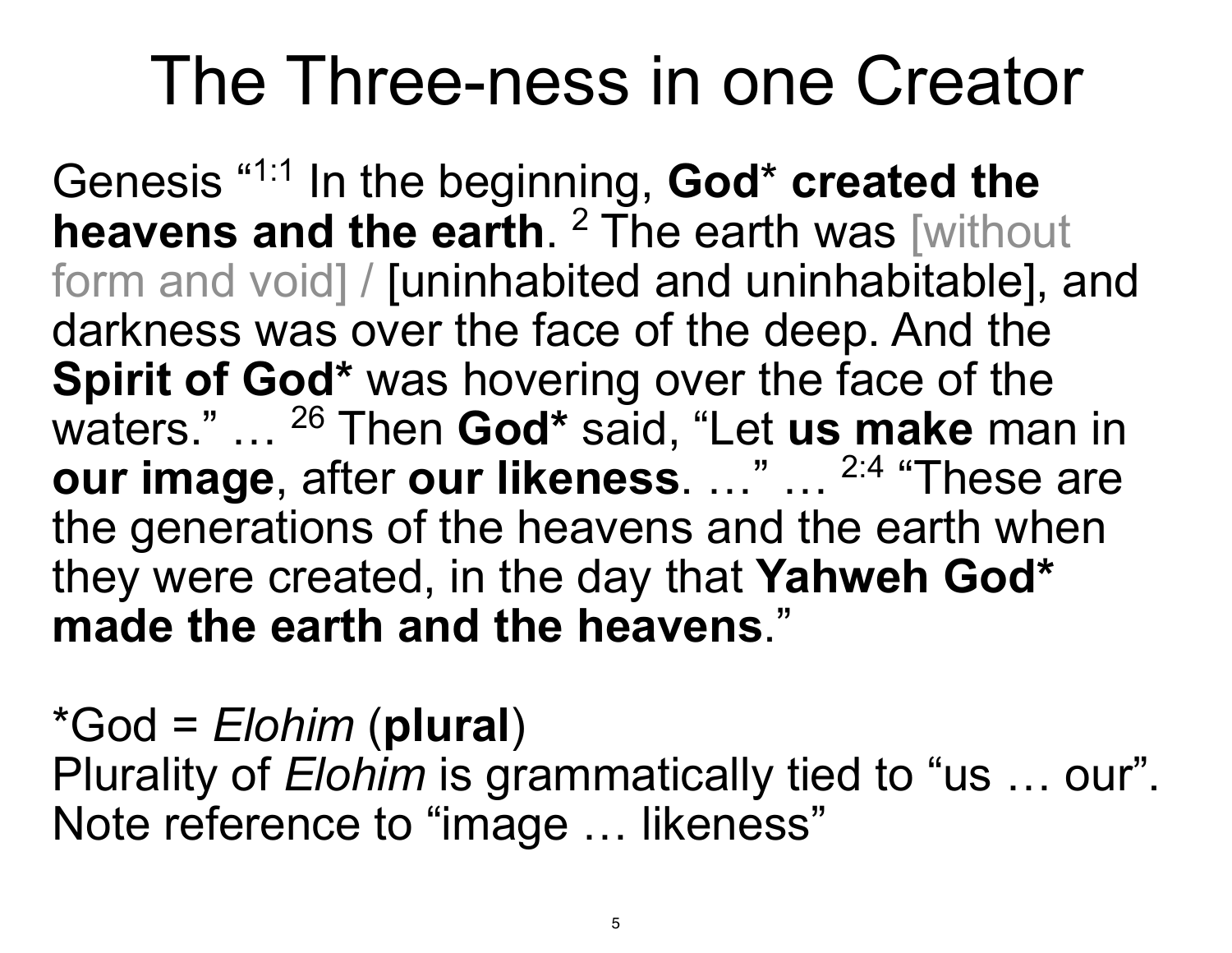Deuteronomy 6:4

"Hear, O Israel: Yahweh our God (Elohim), Yahweh is one"

- Yahweh our God is one Yahweh
- Yahweh is our God, Yahweh alone

[Mark 12:29]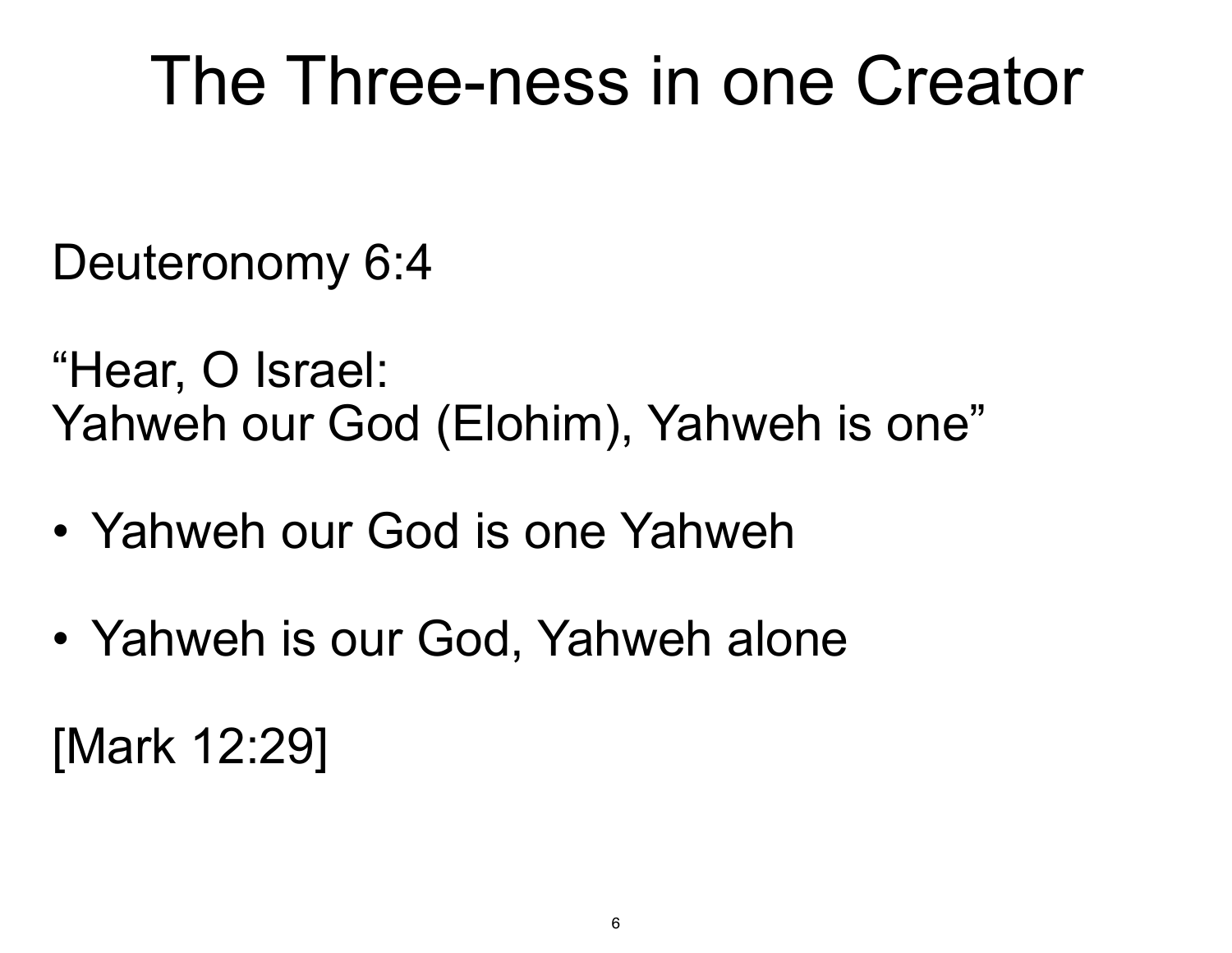#### Psalm 86: 8-10

8 There is **none like you among the gods**, O Lord, nor are there any works like yours.<sup>9</sup> All the nations you have made shall come and worship before you,  $\overline{O}$  Lord, and shall glorify your name.  $10$  For you are great and do wondrous things; **you alone are God**.

[The 'us' of Genesis 1:26 acted alone]

Psalm 89: 5,6  $5$  Let the heavens praise your wonders, O Yahweh, your faithfulness in the assembly of the holy ones! <sup>6</sup> **For who in the skies can be compared to Yahweh? Who among the heavenly beings is like Yahweh**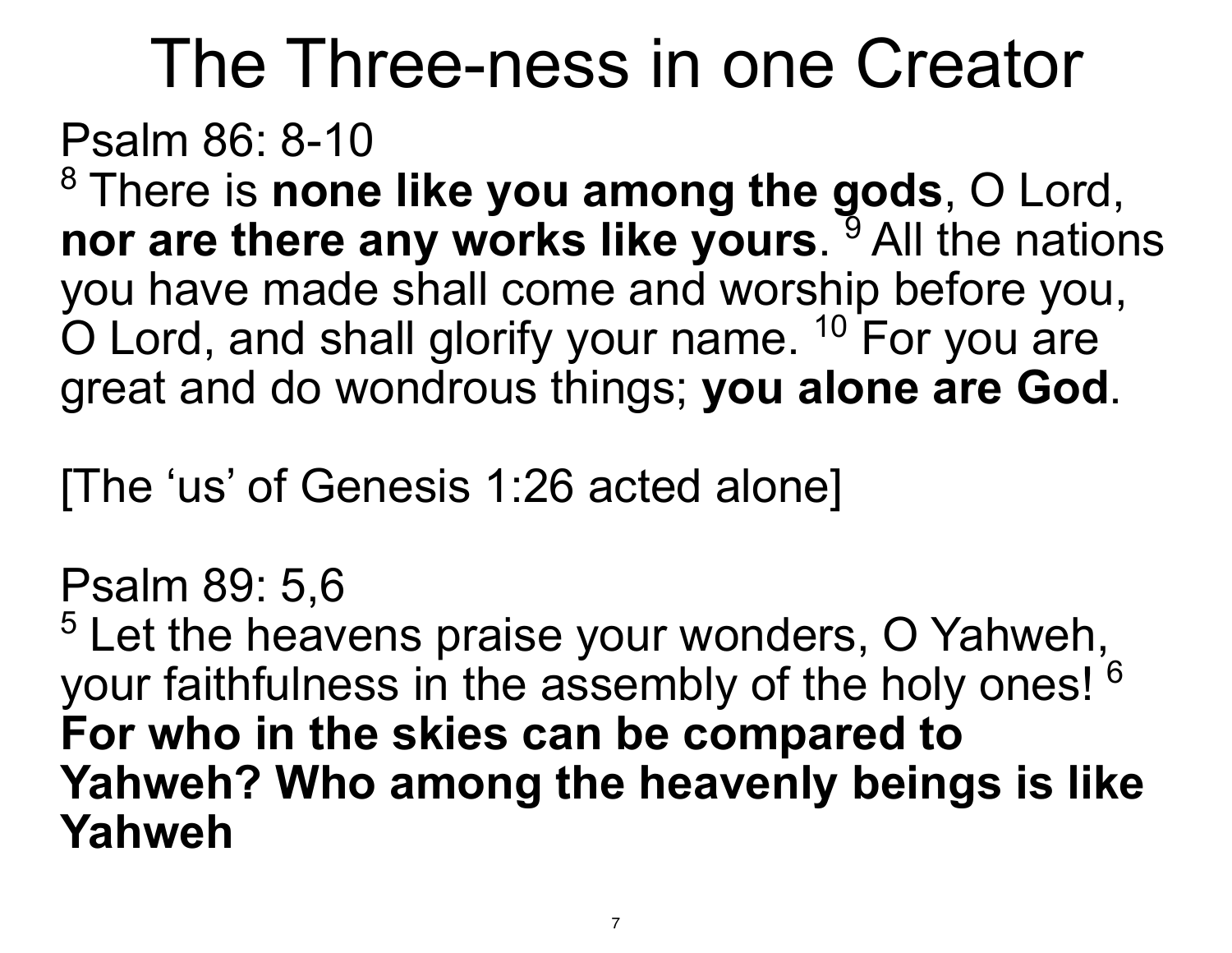Psalm 104 "29 ... when you take away their breath [*spirit*], they die and return to their dust. 30 When you send forth your **Spirit**, they are **created** …"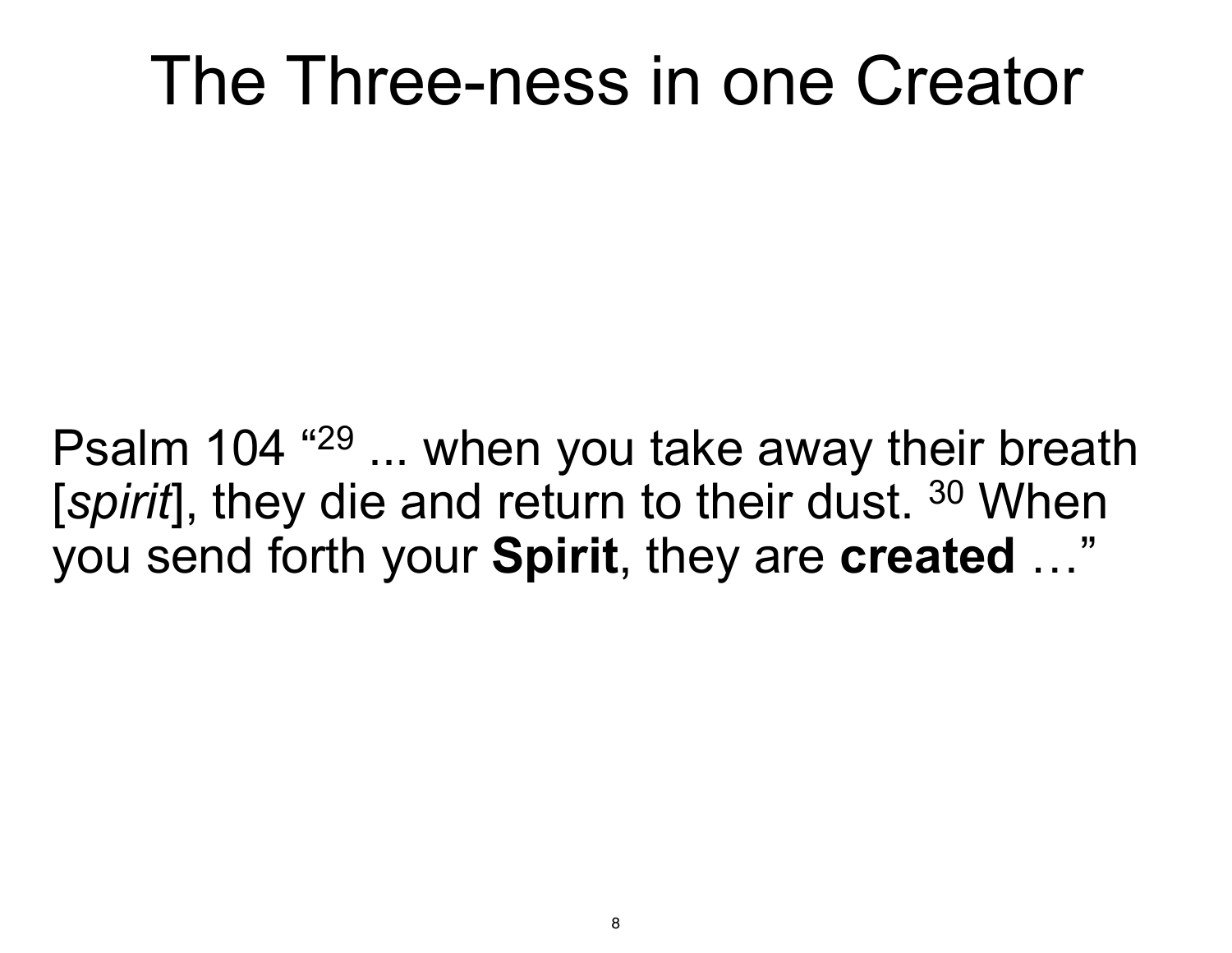How many **Gods** made the universe?

Isaiah 44:24

'Thus says Yahweh, your Redeemer, who formed you from the womb: "I am **Yahweh**, who **made all things**, who **alone** stretched out the **heavens**, who spread out the **earth by myself**" '

The 'us' of Genesis 1:26 acted alone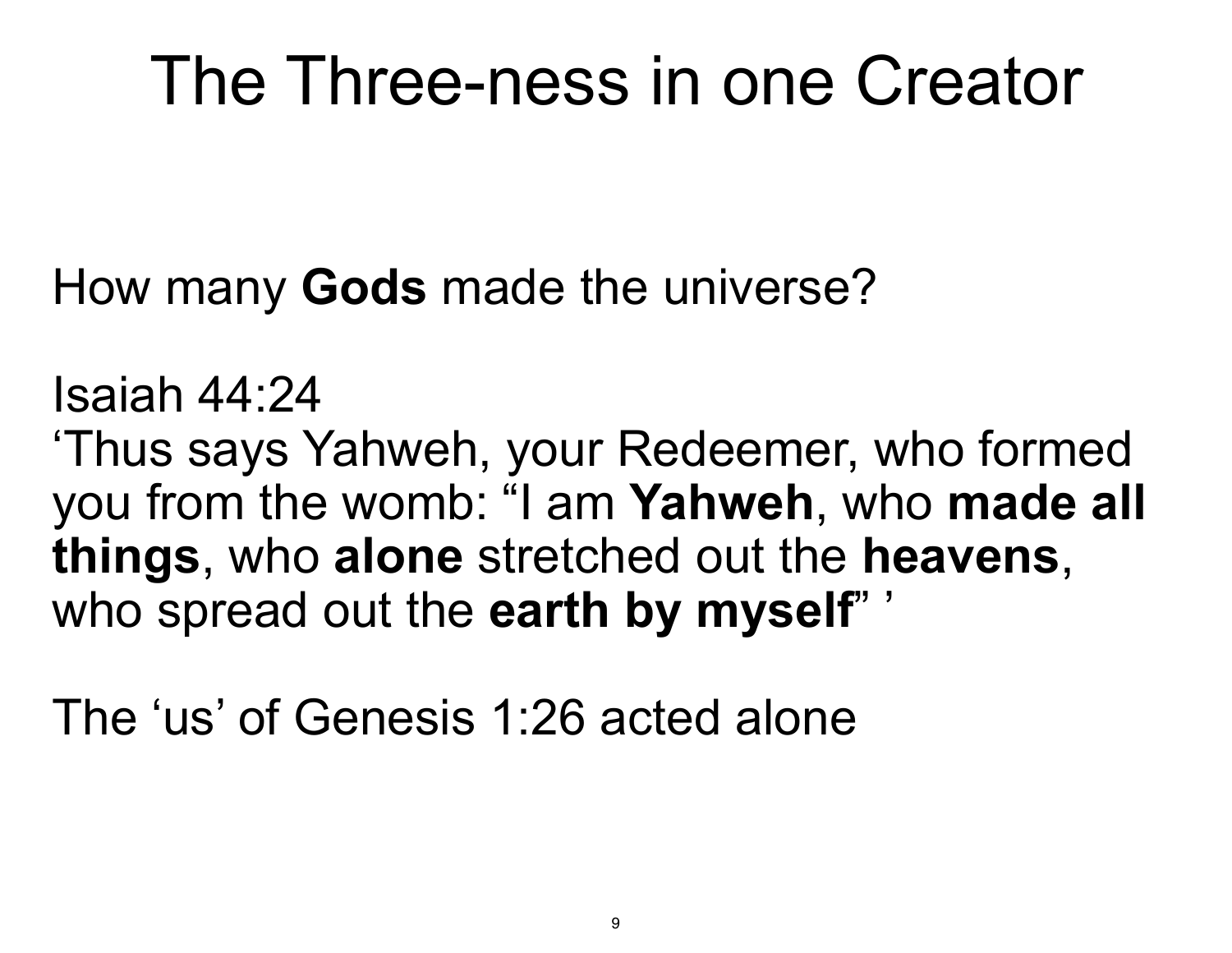#### Did early Christians sneak the doctrine of the Trinity into the Old Testament?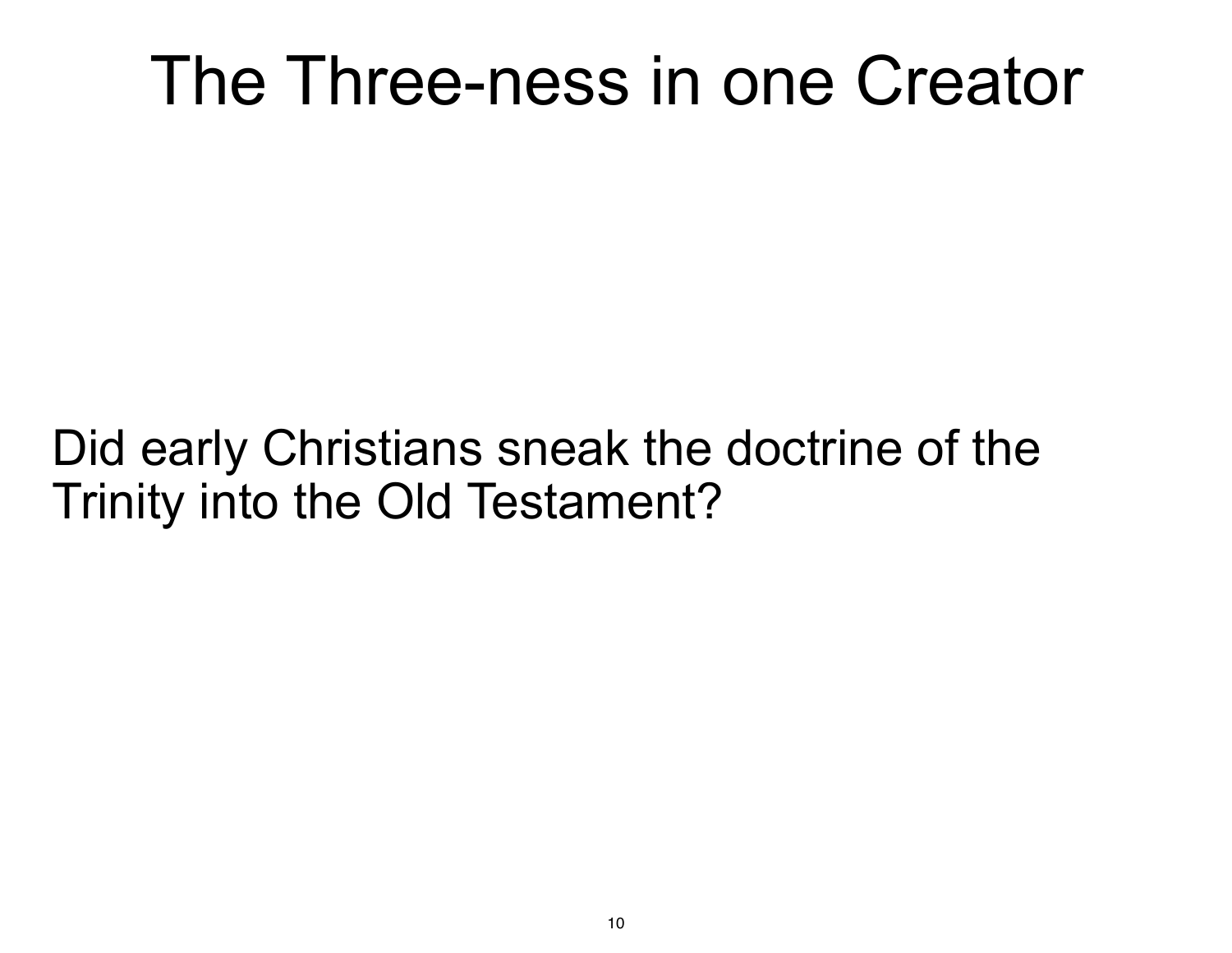John "1:1 **In the beginning was the Word**, and the Word was with God, and the Word **was God**. 2 He was in the beginning with God. **3 All things were made through him, and without him was not any thing made that was made. … 10 ... and the world was made through him** ... "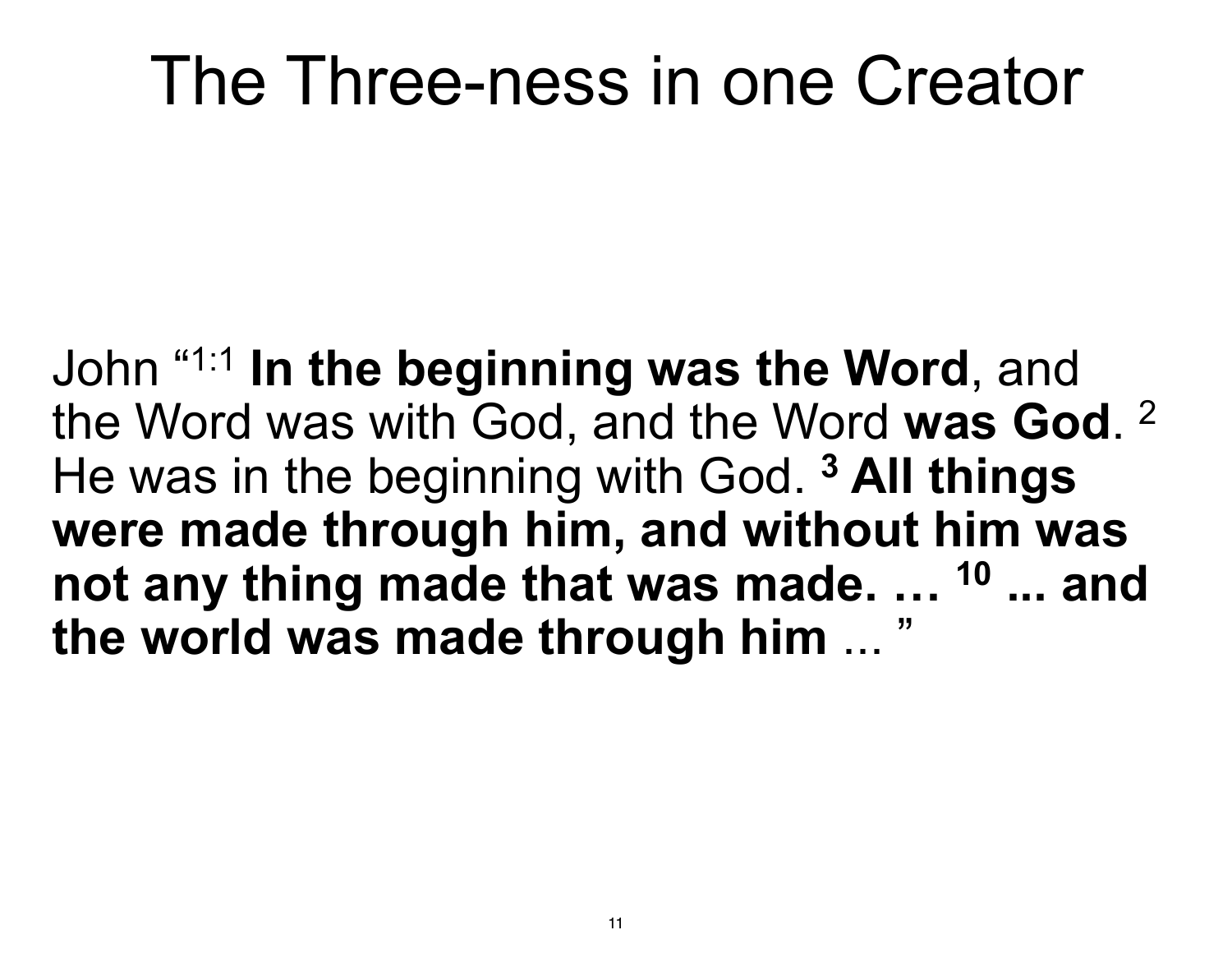Hebrews — "1:1 **Long ago**, at many times and in many ways, **God spoke** to our fathers by the prophets, 2 but in these last days he has spoken to us by his **Son**, whom he appointed the heir of all things, **through whom also he created the world**. 3 He is the radiance of the glory of God and the exact imprint of his nature, and **he upholds the universe by the word of his power.** …"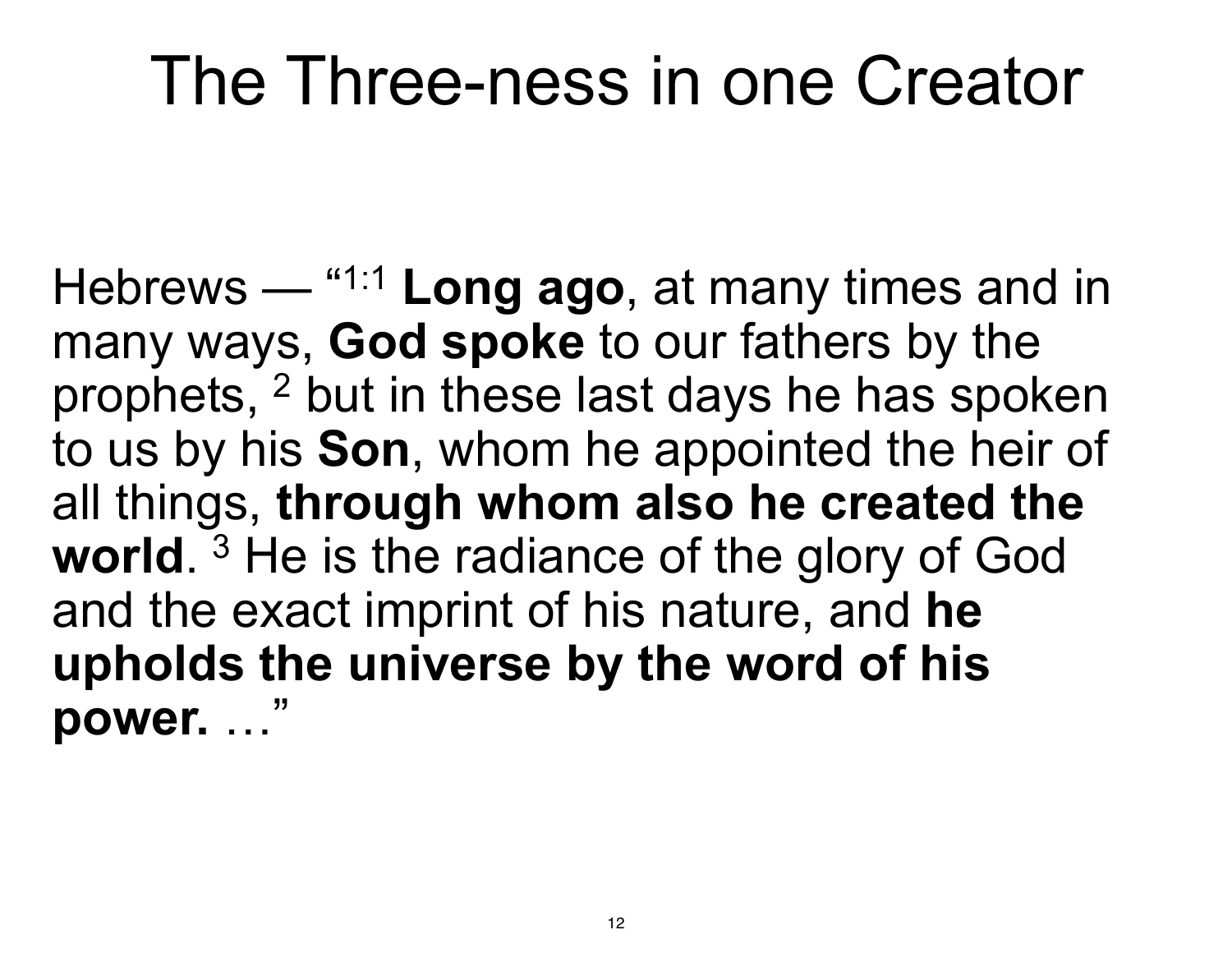Colossians 1:15,16 "15 He is the **image** of the invisible God, the firstborn\* of all creation. 16 For **by him all things were created, in heaven and on earth**, visible and invisible, whether thrones or dominions or rulers or authorities — all things **were created** through him **and for him**."

\* In the Bible 'firstborn' was the one who had all the rights of the Father, yet was not the Father. (May not have even been the first one born.)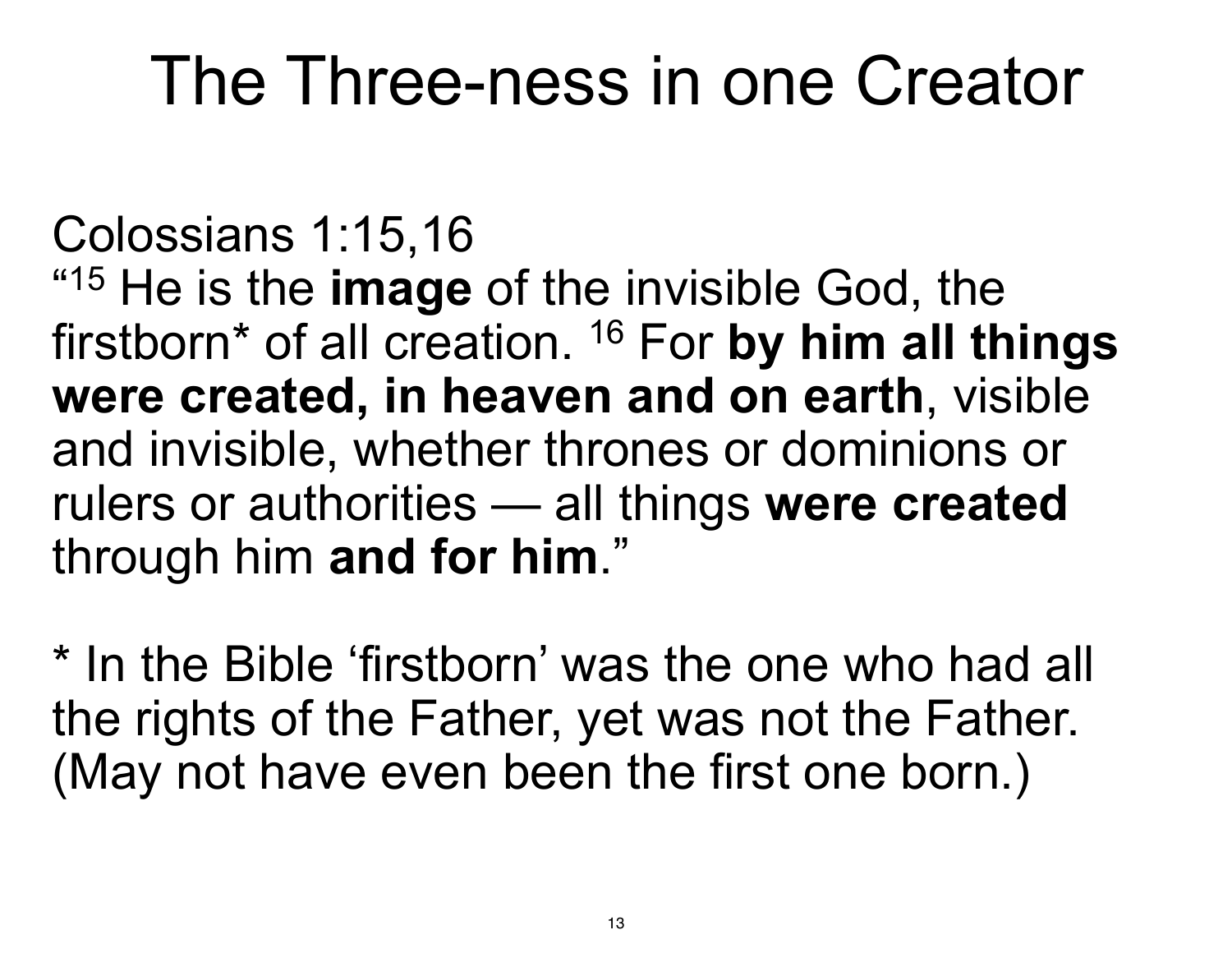#### **Summary**

Old Testament

- Genesis 1:1,2,26 Plurality of God making (includes Spirit)
- Deuteronomy 6:4 + Psalms One God (including Spirit)
- Isaiah 44:24 God was all alone

New Testament

- John 1:1-3 God + Word/Son made
- Hebrews 1:1-3 God + Son made
- Colossians 1:15,16 Made FOR the Son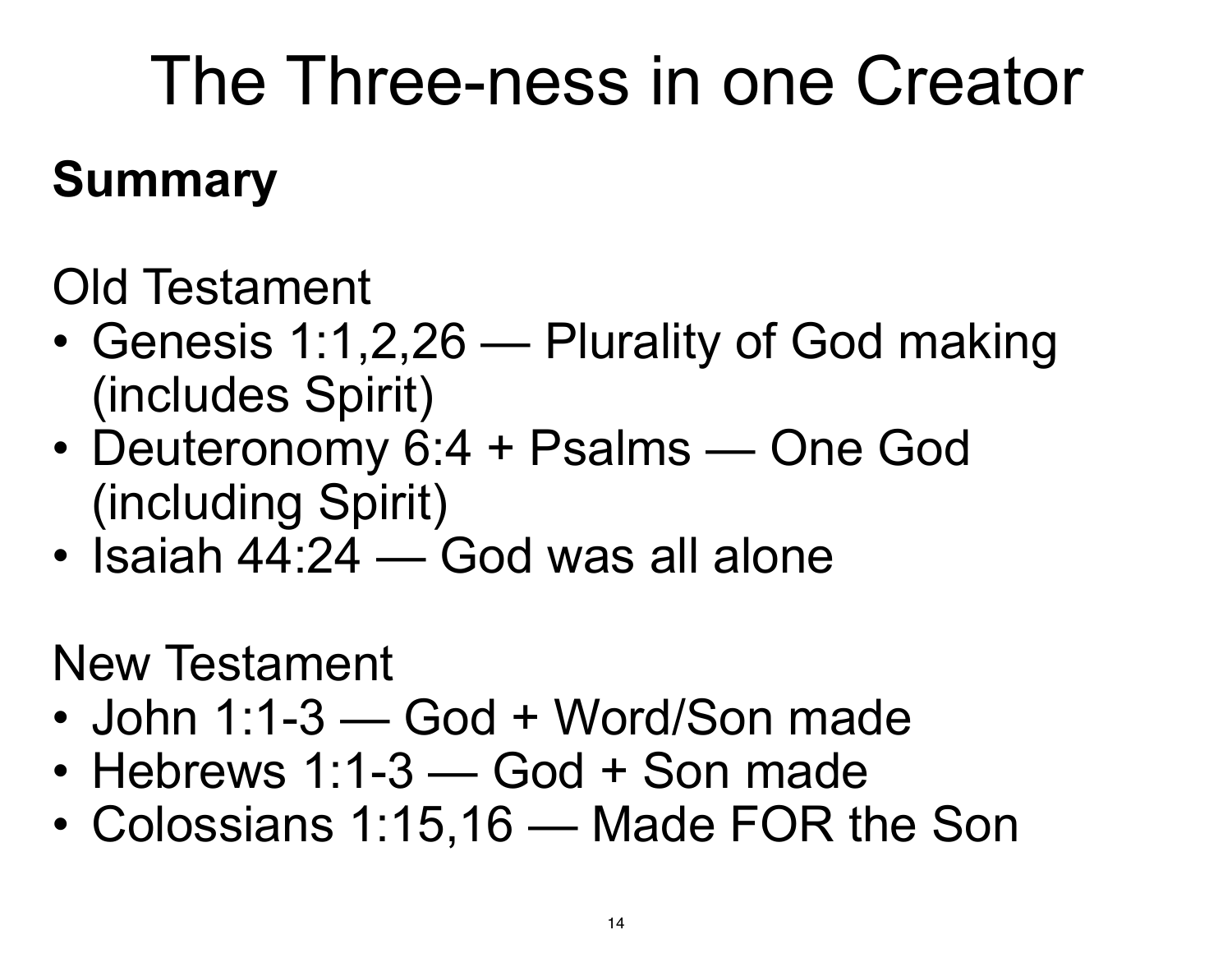# The Definition of the Trinity

Leading to this …

Definition: One Creator as three Testifiers all equally and uniquely sharing the same nature [or image] of God-ness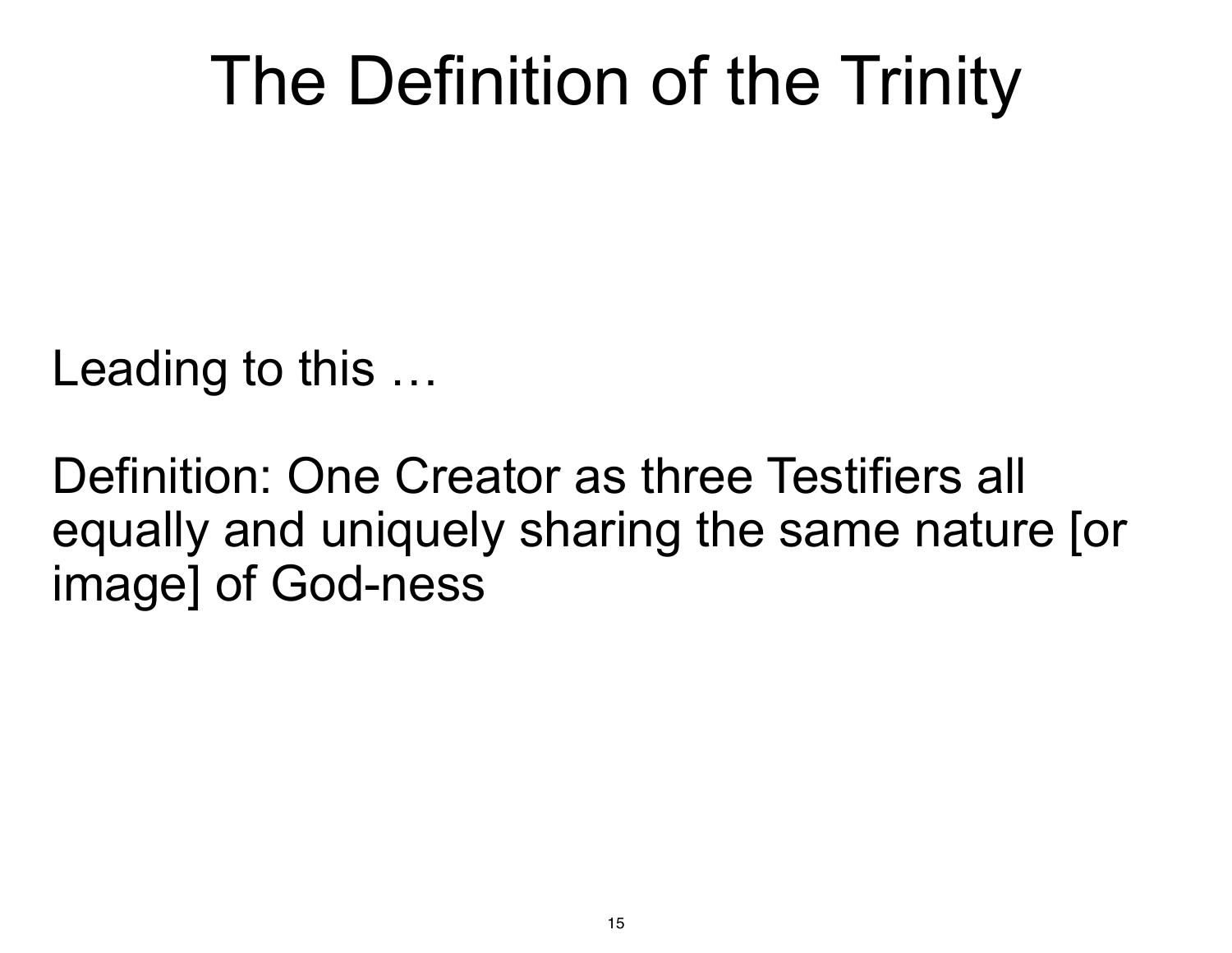## The Creator is Worshiped

Revelation 14:7

And he said with a loud voice, "Fear God and give him glory, because the hour of his judgment has come, and **worship him who made heaven and earth**, the sea and the springs of water."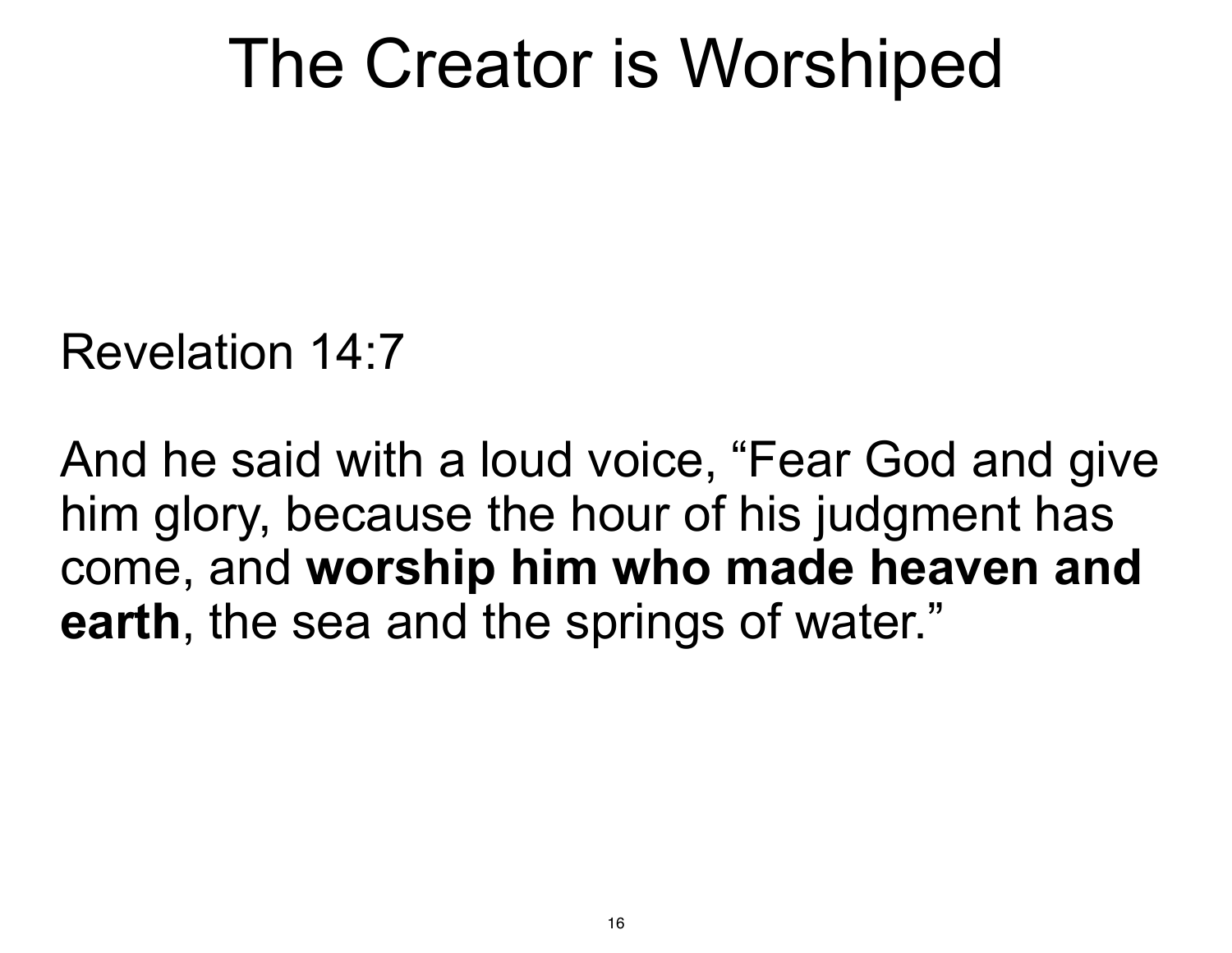John — "14:16 And **I** will ask the **Father**, and he will give you **another Helper**, to be with you forever, ...

**14:26** But the Helper, the **Holy Spirit**, whom the **Father** will send **in my name**, **he** will teach you all things and bring to your remembrance all that **I**  have said to you. …

15:26 But when the **Helper** comes, whom **I will send** to you from the **Father,** the **Spirit** of truth, who proceeds from the Father, **he will bear witness** about **me**.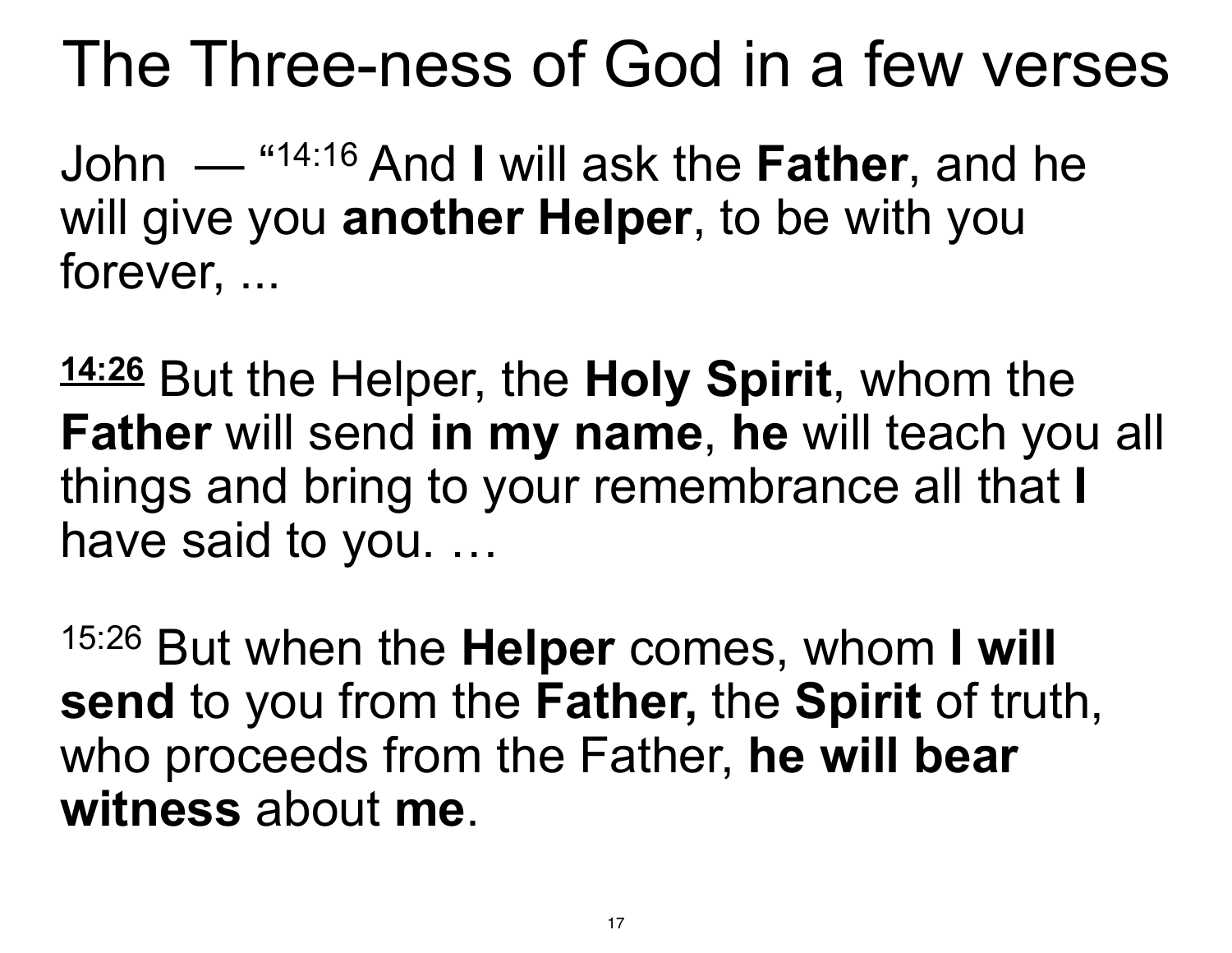Isaiah 6:1-10

- John 12:39-41
- Acts 28:25-27

Who did Isaiah see, whose glory did he see, whose voice did he hear?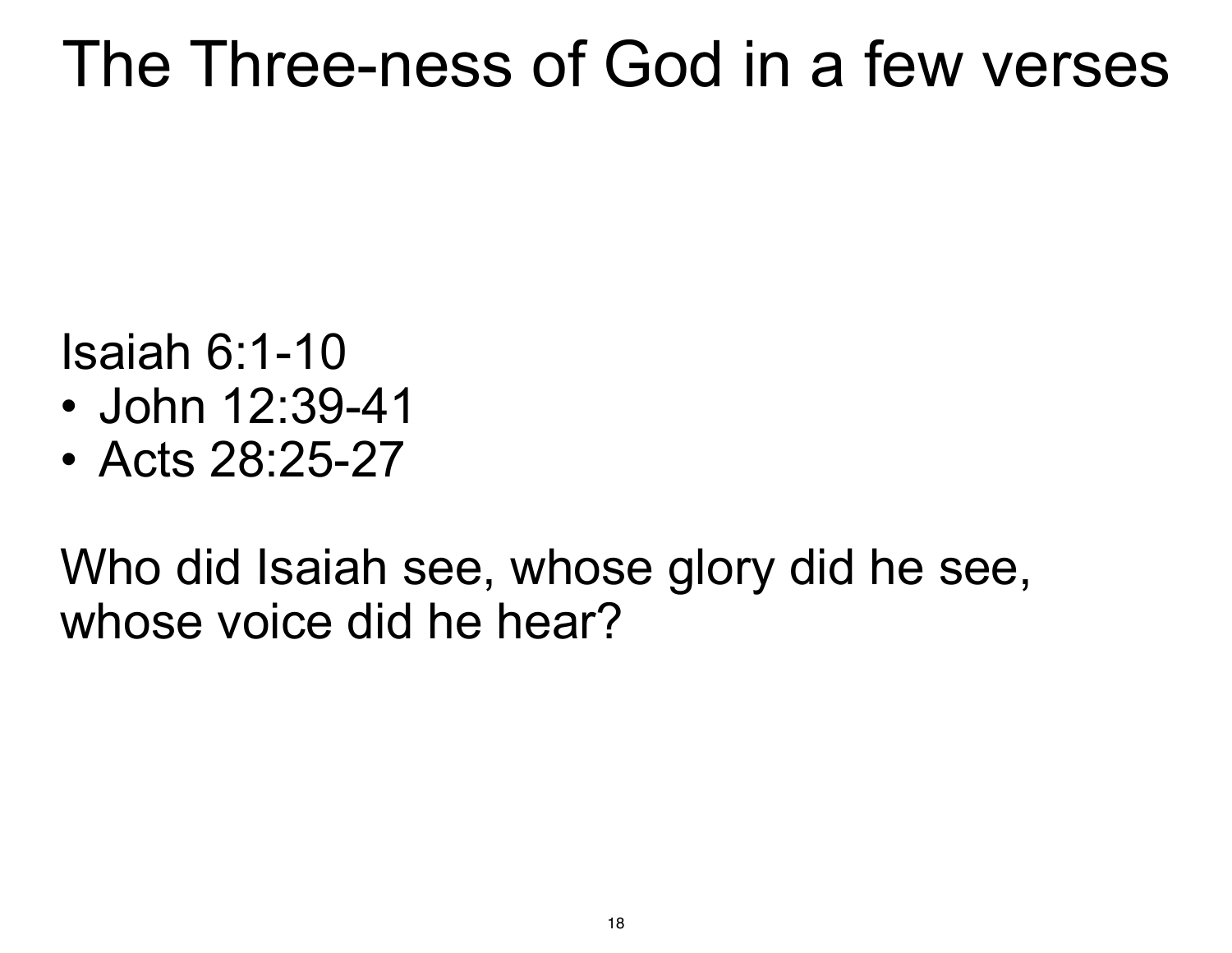Isaiah 6:1-10

1 In the year that King Uzziah died **I saw the Lord** sitting upon a throne, high and lifted up; and the train of his robe filled the temple.  $\ldots$  <sup>3</sup> And one called to another and said: "Holy, holy, holy is **Yahweh** of hosts; the whole earth is full of his glory!" ... <sup>5</sup> And I said: "... for my eyes have seen the King, Yahweh of hosts!" ... <sup>8</sup> And I heard the voice of the **Lord** saying, "Whom shall **I send**, and who will go **for us**?" Then I said, "Here I am! Send me." <sup>9</sup> And he said, "Go, and say to this people: "'Keep on hearing, but do not understand; keep on seeing, but do not perceive.<sup>''10</sup> Make the heart of this people dull, and their ears heavy, and blind their eyes; lest they see with their eyes, and hear with their ears, and understand with their hearts, and turn and be healed."

Whose glory did he see, whose voice did he hear?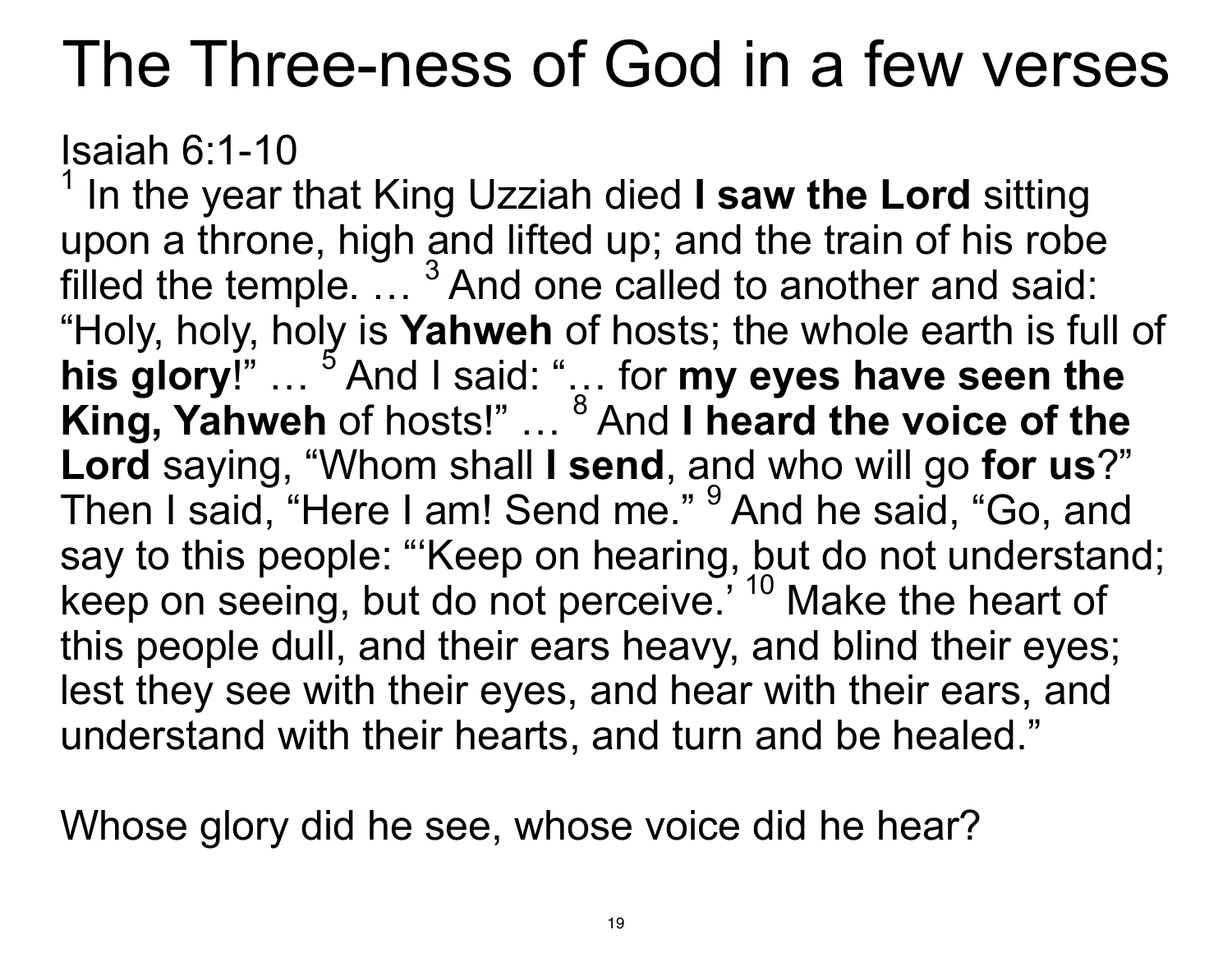### The Three-ness of God in a few verses John 12:36,37,39-41

36 ... When **Jesus** had said these things, he departed and hid himself from them. <sup>37</sup> Though he had done so many signs before them, they still did **not believe in him**, … 39 Therefore they could not believe. For again Isaiah said, <sup>40</sup> "He has blinded their eyes and hardened their heart, lest they see with their eyes, and understand with their heart, and turn, and I would heal them." 41 **Isaiah** said these things because **he saw his glory** and spoke of him.

Who did the people not believe in? Whose glory did Isaiah see?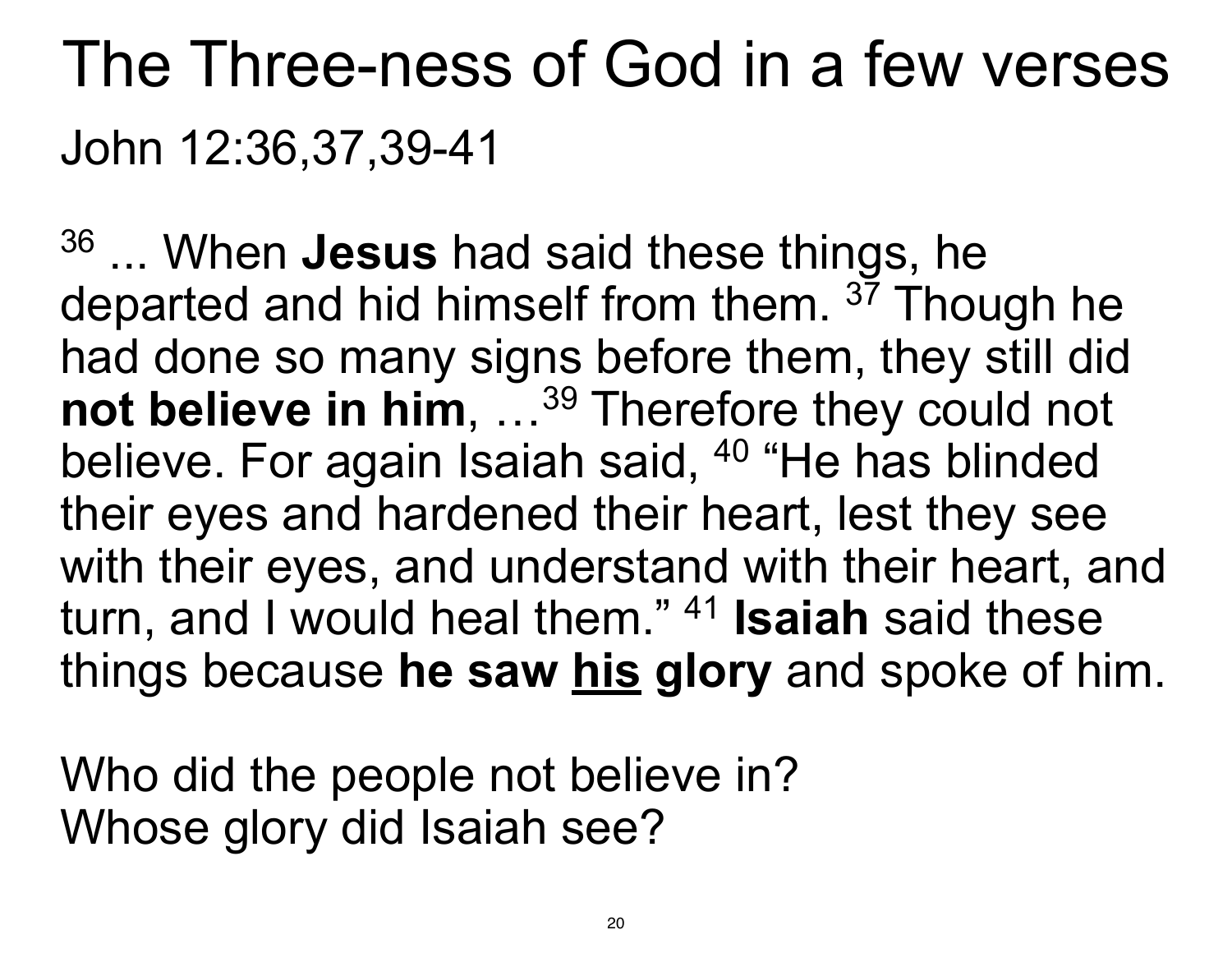#### Acts 28:25-27

"<sup>25</sup> ... they departed after Paul had made one statement: "The **Holy Spirit** was right in saying to your fathers **through Isaiah** the prophet: 26 "'Go to this people, and say, "You will indeed hear but never understand, and you will indeed see but never perceive." <sup>27</sup> For this people's heart has grown dull, and with their ears they can barely hear, and their eyes they have closed; lest they should see with their eyes and hear with their ears and understand with their heart and turn, and I would heal them.' "

Who spoke THROUGH Isaiah?